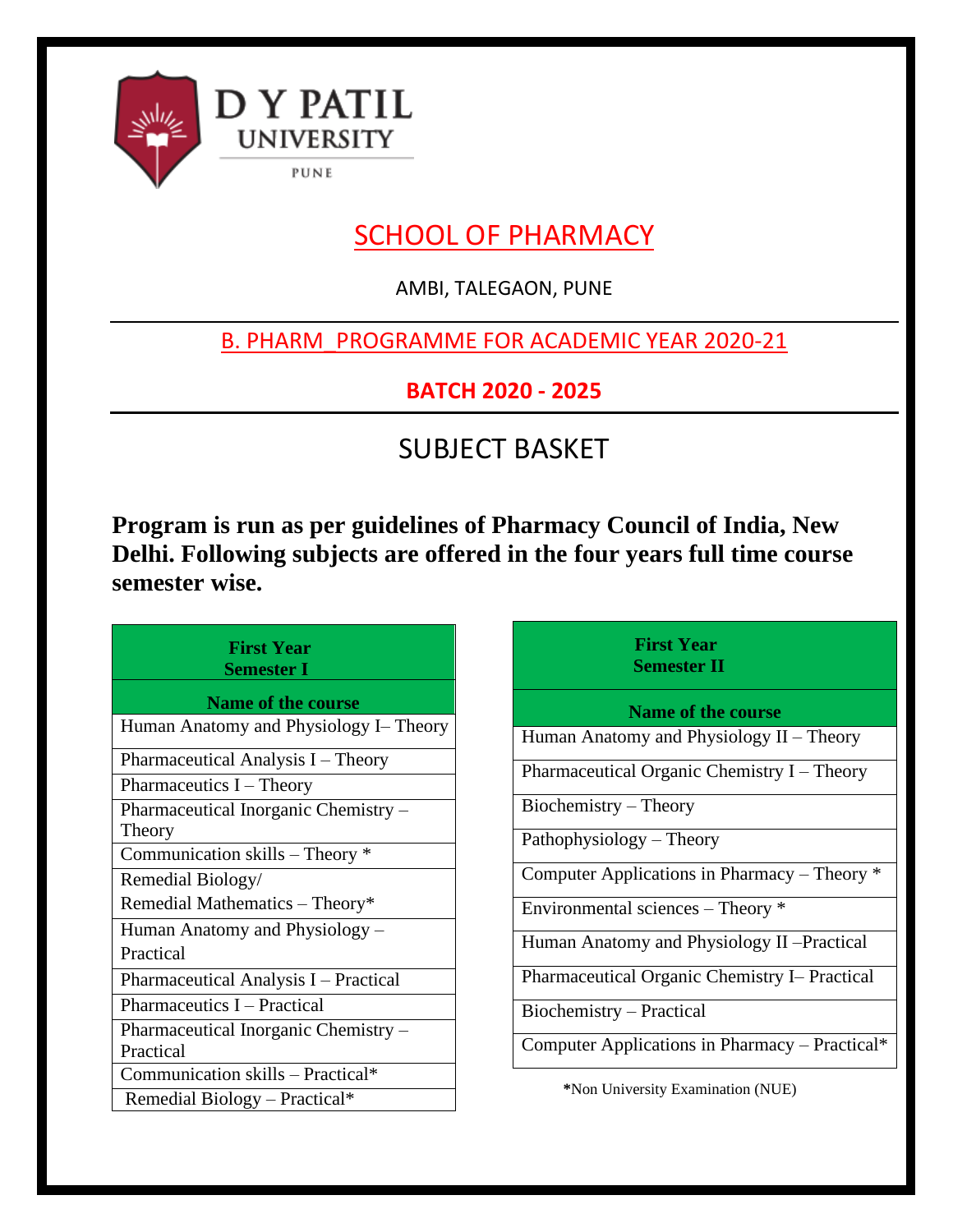#### **Second Year Semester III**

#### **Name of the course**

| Pharmaceutical Organic Chemistry II - Theory    |
|-------------------------------------------------|
| Physical Pharmaceutics $I$ – Theory             |
| Pharmaceutical Microbiology – Theory            |
| Pharmaceutical Engineering - Theory             |
| Pharmaceutical Organic Chemistry II – Practical |
| Physical Pharmaceutics I – Practical            |
| Pharmaceutical Microbiology – Practical         |
| Pharmaceutical Engineering -Practical           |

# **Second Year Semester IV**

### **Name of the course**

Pharmaceutical Organic Chemistry III– Theory Medicinal Chemistry I – Theory Physical Pharmaceutics II – Theory Pharmacology I – Theory Pharmacognosy and Phytochemistry I– Theory Medicinal Chemistry I – Practical Physical Pharmaceutics II – Practical Pharmacology I – Practical Pharmacognosy and Phytochemistry I – Practical

# **Third Year**

#### **Semester V**

#### **Name of the course**

Medicinal Chemistry II – Theory

Industrial PharmacyI– Theory

Pharmacology II – Theory

Pharmacognosy and Phytochemistry II– Theory

Pharmaceutical Jurisprudence – Theory

Industrial PharmacyI – Practical

Pharmacology II – Practical

Pharmacognosy and Phytochemistry II – Practical

# **Third Year**

 **Semester VI**

# **Name of the course**

Medicinal Chemistry III – Theory

Pharmacology III – Theory

Herbal Drug Technology – Theory

Biopharmaceutics and Pharmacokinetics – **Theory** 

Pharmaceutical Biotechnology – Theory

Quality Assurance –Theory

Medicinal chemistry III – Practical

Pharmacology III – Practical

Herbal Drug Technology – Practical

**\***Non University Examination (NUE)